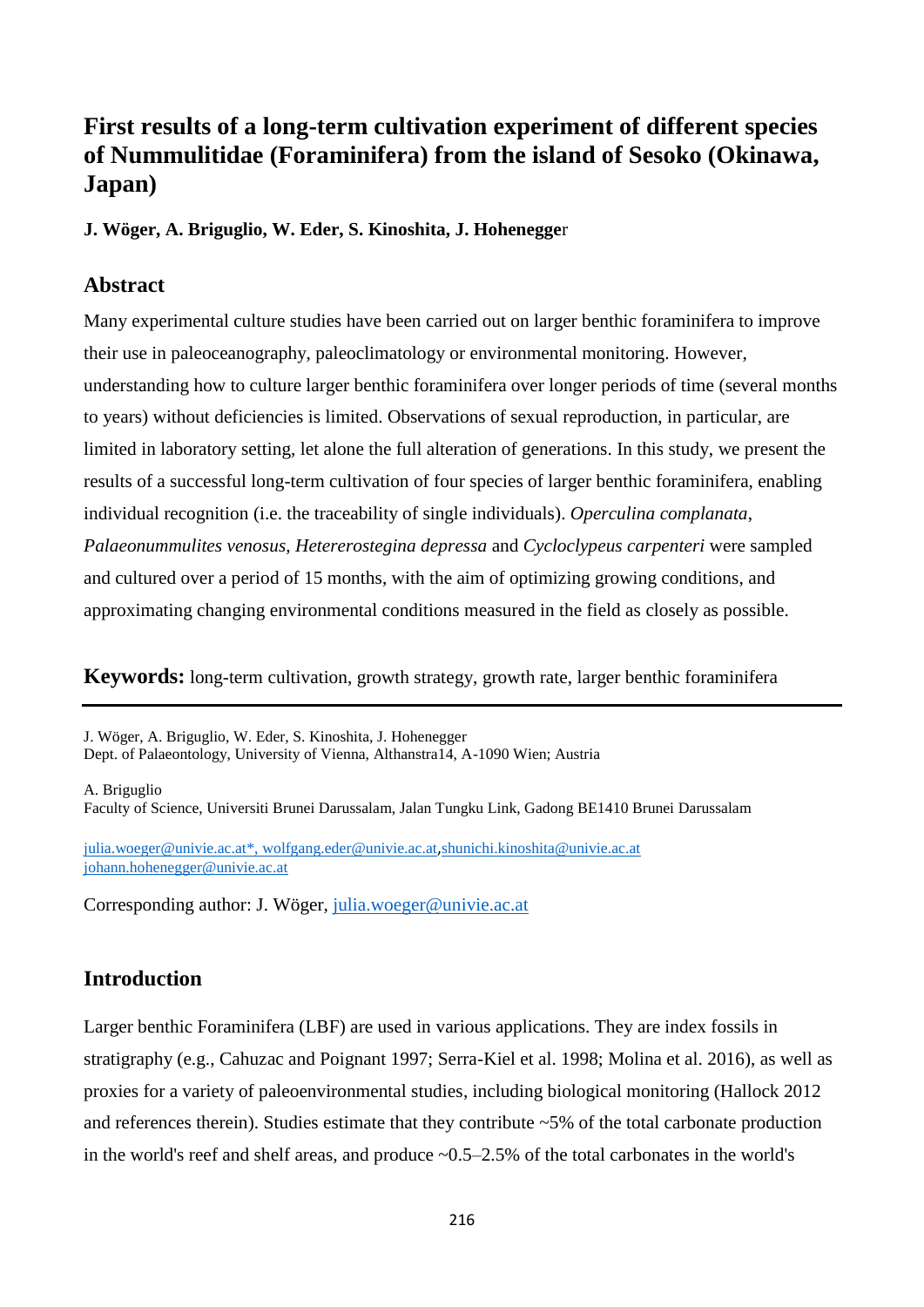ocean (Langer 2008, Smith and Mackenzie 2015).

 With increasing effects of global warming, ocean acidification, and eutrophication on marine coastal ecosystems, experimental studies of benthic symbiont-bearing foraminifera have become prominent in the scientific literature. Despite the fact, that benthic foraminifera have been cultured since the 19<sup>th</sup> century (e.g., Gervais 1847; Schultze 1856, 1860; Schaudinn 1894; Röttger 1972; Muller 1974), relatively little information has been added to the understanding of theoretical niches in various species, as opposed to the vast amount of information on the realized niches that has been gathered from distribution and community studies of living benthic foraminifera.

 Since the 1980s, a growing number of short-term cultivation experiments have revealed important effects on growth, metabolism and calcification of benthic foraminifera by a number of parameters such as temperature, pH, salinity/conductivity, photosynthetically active radiation, or oxygen content (e.g., Talge and Hallock 2003, Williams and Hallock 2004; Fujita et al. 2011; Schmidt et al. 2011, 2014; Prazeres et al. 2015). An early study by Hallock et al. (1986) reported asymptotic growth responses of *Amphistegina* spp. over time spans of 3–14 months under different artificial light intensities and water motion. However, some experiments have reported shortened live spans, disturbed metabolism, or growth abnormalities. Schmidt et al. (2011) recorded reduced motility in a six-day incubation experiment of *H. depressa* in all but the 32°C group. They also report reduced growth rates for both *A. radiata* and *H. depressa* at all temperatures in comparison to studies using natural light (Uthicke and Altenrath 2010). Haynert et al. (2014), in six month investigation of benthic foraminifera kept in natural sediment at different  $pCO<sub>2</sub>$  levels, showed significant decrease of living specimens in the control group, but even a slight increase in population density at 1856 µatm. Even investigations on foraminifera from long-term cultivations, which have successfully reproduced asexually, and thus survived several generations, show significant abnormalities (Röttger 1972; Eder et al. 2016). Furthermore, successful sexual reproduction and the verification of a trimorphic lifecycle has yet to be achieved in the cultivation of benthic foraminifera (Lehmann et al. 2006).

 Linshy et al. (2007) presented a detailed list on the history of cultivation experiments, from Meyers (1935) to Grimm et al. (2007). Difficulties in reproducing suitable environments arise from various factors, especially in setups where individual recognition is of importance. When populations are investigated in mesocosms (e.g., Alve and Bernhard 1995; Frontalini and Coccioni 2012) coupled with flow-through systems, they best approximate the natural environment. However, flow-through systems are only feasible in locations with a direct connection to seawater pumps collecting seawater from the organism's place of origin. To retrieve individual foraminifera for observation, they can be kept in small enclosures, for example Petri dishes, which provide them a stable environment.

217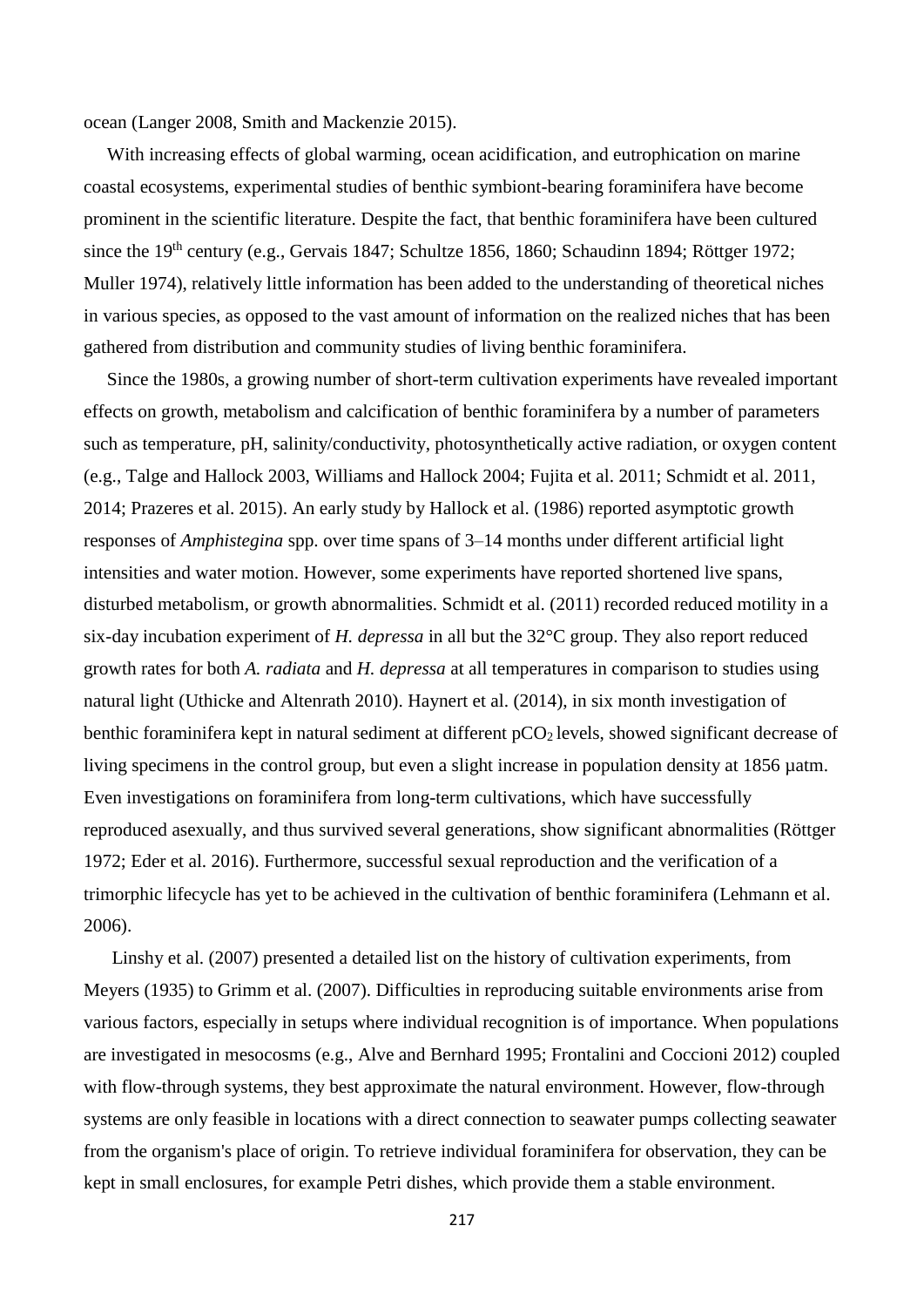Keeping smaller Petri dishes in a larger tank with stabilised water quality means exposure to reduced water currents, possibly a stressor to certain shallow reef species. Schmidt et al. (2014) used 6-well cell-culturing plates with flow-through lids attached to a pump to mimic natural conditions of wave flow, but reported loosing up to 13% of the specimens. Fujita et al. (2011) used cell strainers (culture cages) attached to transparent vinyl hoses and placed into larger water baths with suction cup and did not report any losses.

 Another major problem seems to be adequate lighting and sufficient control over different wavelengths. Stomp et al. (2007) have shown the importance of prevailing wavelengths on annidation of phototrophic organisms. For symbiont-bearing foraminifera coexisting in the same habitat, this factor is presumably of particular importance. Submersible spectroradiometers for UV/VIS offer adequate control, but are costly. Prazeres et al. (2015) and Nobes et al. (2008) suggest that better growth can be achieved by using natural sunlight in combination with shading cloth to reduce light intensities to the desired values. Unfortunately, keeping tanks outside means either significantly reducing the control over the temperature, or turning it into a major cost factor.

 To evaluate the quality of a cultivation experiment (i.e., the growth of foraminifera), it must be constantly compared to results retrieved from field observations; concerning growth studies, this can be best achieved by a comparison with the natural laboratory method (Hohenegger et al. 2014).

 This work presents a successful experiment of long-term cultivation with daily observation of more than 550 individuals, and their constant comparison with the natural environment obtained by monthly sampling. The main goals of this work are the estimation of the lifespan, growth rate, and reproduction strategies of the larger foraminifera *Heterostegina depressa*, *Palaeonummulites venosus*, *Operculina complanata* and *Cycloclypeus carpenteri*.

## **Material and Methods**

#### **Sampling**

The sampling area for this work is the small island of Sesoko, northwest Okinawa (see Table 1 for exact locations), the main island of the southernmost prefecture of Japan. Over a period of 15 from 23 April 2014 until 14 July 2015, larger foraminifera were cultivated in two tanks (see Fig. 1a). Each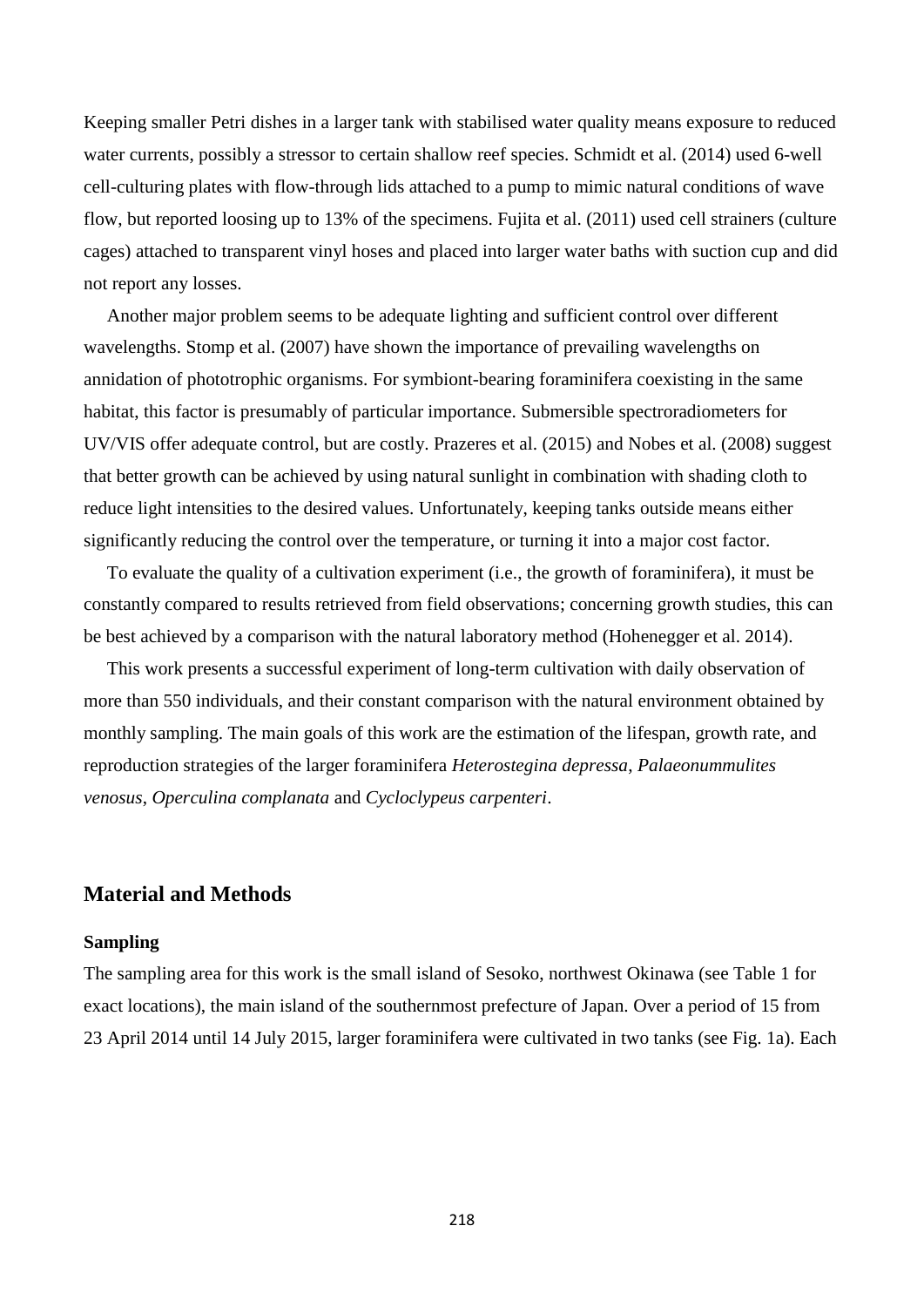| Date       |                                                                    |                                                                                     |                                                           |
|------------|--------------------------------------------------------------------|-------------------------------------------------------------------------------------|-----------------------------------------------------------|
|            |                                                                    |                                                                                     |                                                           |
|            |                                                                    |                                                                                     |                                                           |
|            |                                                                    |                                                                                     |                                                           |
|            |                                                                    | 127°51.3310'                                                                        |                                                           |
| 2014-05-09 | 26°39.7060'                                                        | 127°52.2930'                                                                        |                                                           |
| 2014-05-30 | 26°40.2200'                                                        | 127°51.5160'                                                                        |                                                           |
| 2014-05-30 | 26°39.9089'                                                        | 127°52.1564'                                                                        |                                                           |
| 2014-07-18 | 26°40.4240'                                                        | 127°51.5324'                                                                        |                                                           |
| 2014-07-18 |                                                                    | 127°52.1641'                                                                        |                                                           |
| 2014-08-19 | 26°40.4231'                                                        | 127°51.4673'                                                                        |                                                           |
| 2014-08-19 | 26°39.9351'                                                        | 127°52.1659'                                                                        |                                                           |
| 2014-09-10 | 26°40.2410'                                                        | 127°51.5281'                                                                        |                                                           |
| 2014-09-10 | 26°39.9091'                                                        | 127°52.1580'                                                                        |                                                           |
| 2014-10-03 | 26°37.4250'                                                        | 127°52.2624'                                                                        |                                                           |
| 2014-10-20 | 26°39.9080'                                                        | 127°52.1612'                                                                        |                                                           |
| 2014-11-10 | 26°37.3511'                                                        | 127°51.4629'                                                                        |                                                           |
| 2014-11-10 | 26°37.4079'                                                        | 127°51.5399'                                                                        |                                                           |
| 2014-12-11 | 26°40.218'                                                         | 127°51.517'                                                                         |                                                           |
| 2014-12-11 | 26°39.9008'                                                        | 127°52.1523'                                                                        |                                                           |
| 2015-01-16 | 26°40.2142'                                                        | 127°51.5101'                                                                        |                                                           |
| 2014-01-16 | 26°37.4598'                                                        | 127°51.8458'                                                                        |                                                           |
| 2015-02-13 | 26°40.1711'                                                        | 127°51.5076'                                                                        |                                                           |
| 2015-02-13 | 26°37.4445                                                         | 127°51.8420                                                                         |                                                           |
| 2015-03-04 | 26°40.2670'                                                        | 127°51.4727'                                                                        |                                                           |
| 2015-03-04 | 26°37.4597'                                                        | 127°51.8360'                                                                        |                                                           |
| 2015-04-15 | 26°40.2362'                                                        | 127°51.4540'                                                                        |                                                           |
| 2015-04-15 | 26°37.4950'                                                        | 127°51.8422'                                                                        |                                                           |
|            | 26°40.2756'                                                        | 127°51.5099'                                                                        |                                                           |
| 2015-05-18 | 26°39.9471'                                                        | 127°52.1600'                                                                        |                                                           |
| 2015-06-11 | 26°40.3148'                                                        | 127°51.6201'                                                                        |                                                           |
| 2015-06-11 | 26°39.9430'                                                        | 127°52.1642'                                                                        |                                                           |
| 2015-07-14 | 26°40.1600'                                                        | 127°51.5144'                                                                        |                                                           |
| 2015-07-14 | 26°39.9160'                                                        | 127°52.1652'                                                                        |                                                           |
|            | 2014-04-23<br>2014-05-02<br>2014-05-02<br>2014-05-09<br>2015-05-18 | Latitude<br>26°40.1433'<br>26°32.2100'<br>26°37.2000'<br>26°40.0390'<br>26°39.9362' | Longitude<br>127°51.6467'<br>127°52.4050'<br>127°51.6350' |

Table 1 Coordinates and sampling dates of all sampling sites

month, two samples were collected: one from 50 m water depth (sample A) and one from 20 m water depth (sample B). The sampling was conducted, whenever possible, depending on weather conditions, at the beginning of every month. In the first month two additional 'trial samples' were taken to optimize and standardize sampling procedures. Whenever possible, samplings were conducted north of the island, where there are generally higher abundances of foraminifera (Hohenegger et al. 1999) and the best possibility to find the rarest of the target species, *C. carpenteri*.

 During winter months some samplings had to be conducted south of the island because northerly winds produced unsafe anchoring and diving conditions north of Sesoko. All samples were collected via Scuba diving. At 50 m depth, four subsamples were taken at four separate points (labelled I, II, III, IV) within ~2 m of each other to eliminate effects of patchy distribution. Each subsample consisted of the top 2 cm of sediment (roughly 0.5 kg each) collected manually into a plastic box. At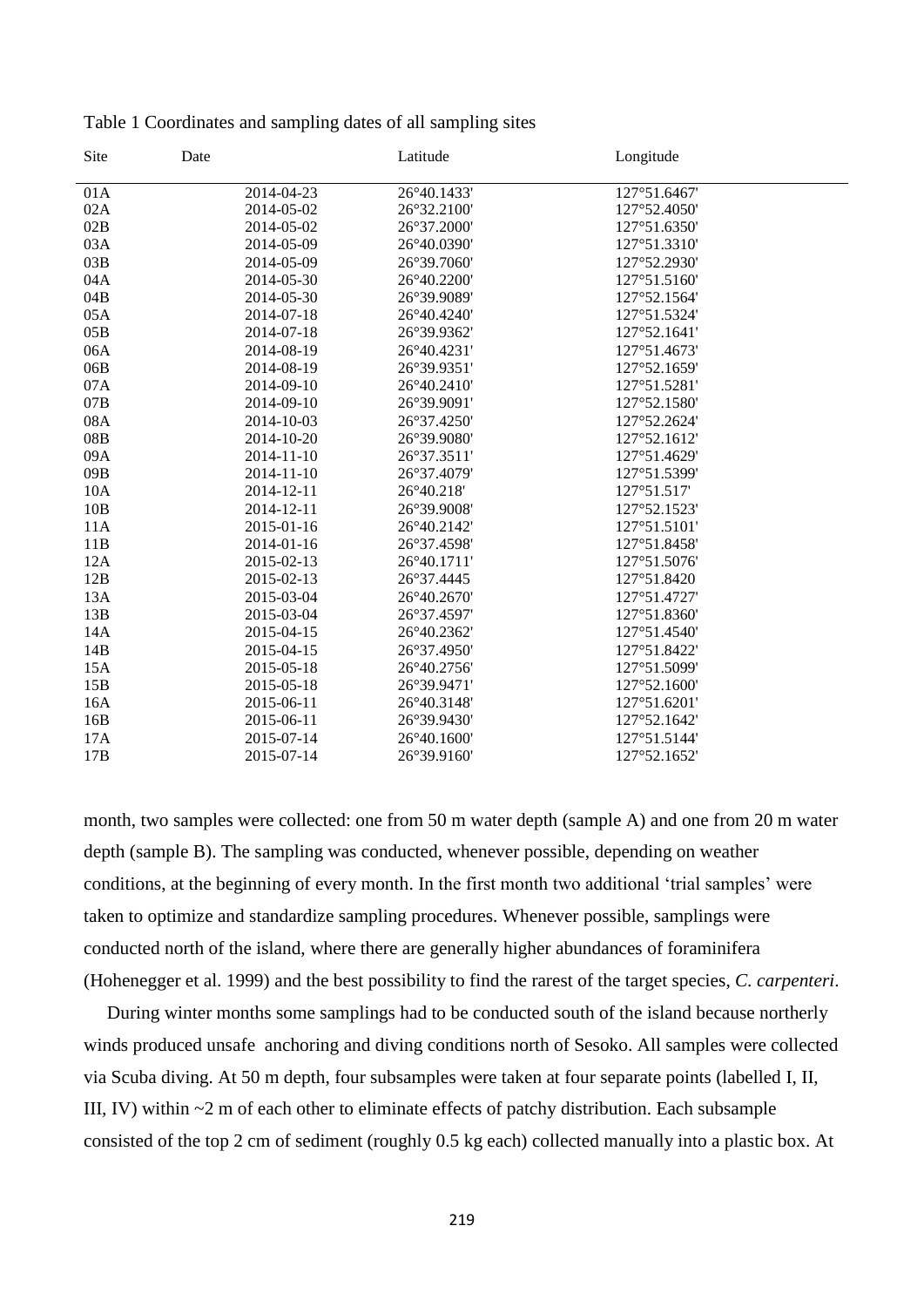

**Fig.1 a**. Set-up of the cultivation tank, **b**. PAR measurements at 50 m sample sites, **c**. PAR measurements at 20 m sample sites, **d**. Comparison of temperature measurements in tank A and at 50 m sampling site, **e**. Comparison of temperature measurements in tank B and 20 m sampling site, **f**. Comparison of conductivity measurements in tanks A and B and at 50 m and 20 m sampling sites, **g**. Lifespans of cultured specimen of *Palaeonummulites venosus*.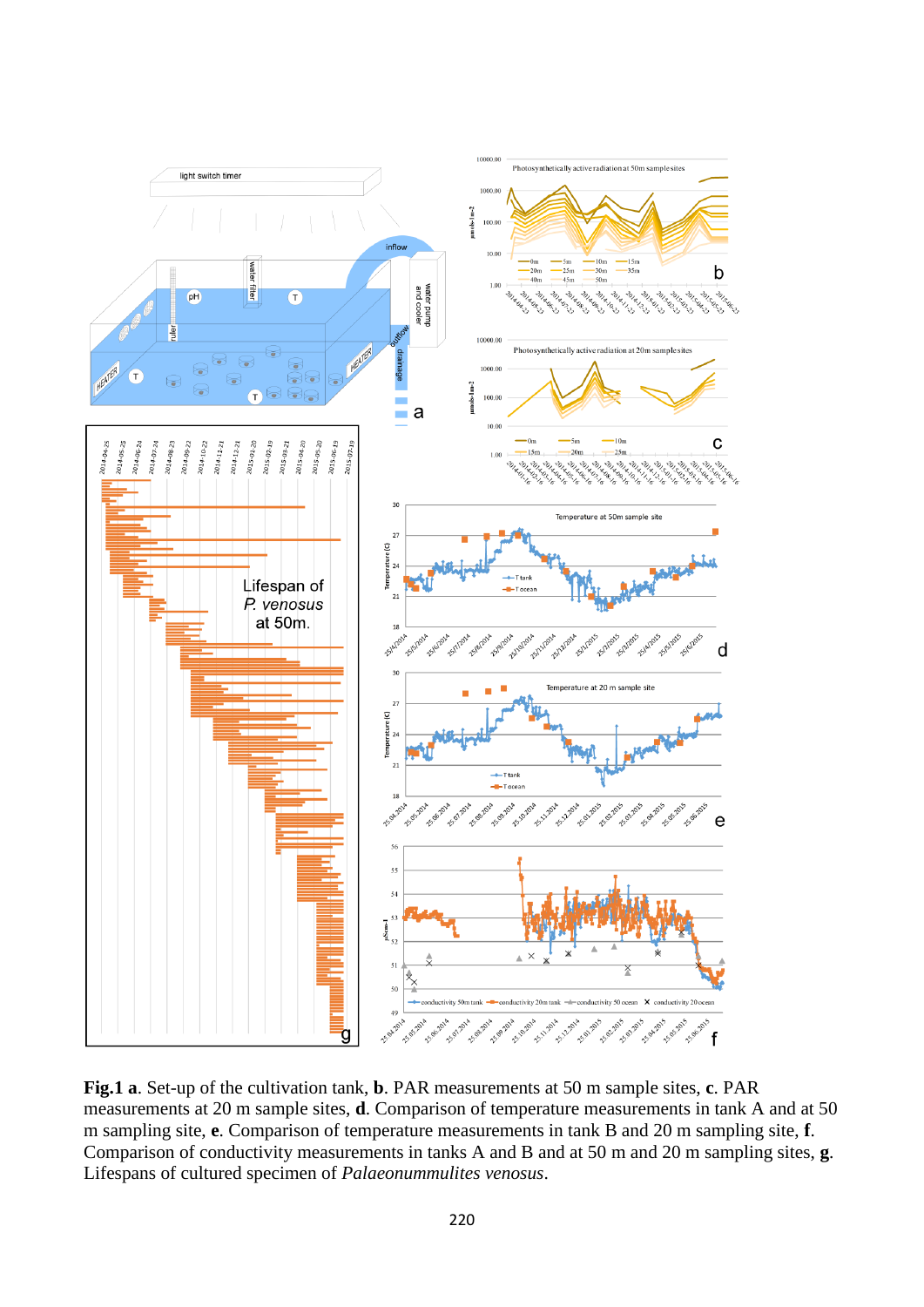20 m, where sediment is mainly composed of coral rubble, half a bucket of coarse material was collected within a radius of 2 m.

 At every sampling, temperature, salinity and photosynthetically active radiation were measured at five meter increments using a WTW Multi350i, combined with a depth conductivity cell TA197-LF and a LI-COR LI-250A light meter with a LI-192 underwater Quantum Sensor. The pH at sample sites was measured for bottom and surface water

#### **Sample preparation**

Immediately after collection, the A samples (50 m water depth) were poured into flat sorting trays and carefully washed with seawater, to eliminate the finest, easily suspended clay and silt fraction by decantation. The coral rubble was brushed off using soft toothbrushes and the brushoff was similarly poured into sorting trays. Within two days, all living *H. depressa*, *P. venosus*, *O. complanata* and, if present, *C. carpenteri,* were picked out under an Olympus SZ60 Stereomicroscope. From one tray of the 50 m subsamples, as well as for one tray of the 20 m sample, all living larger foraminifera were picked. The living larger foraminifera from every sample were counted and split into two equal parts. One half was washed in fresh water and dried immediately for later use (not reported here). From the second half, the four largest and four smallest individuals were selected and put into separate glass dishes, labelled, and placed into the aquarium for cultivation. The remainder of the second half sample of each species was put into 'population dishes', and also cultivated in the tanks.

#### **Experimental Set-up**

The culturing set-up is shown in Fig. 1a. Two of these set-ups were built for cultivating the foraminifera from different depths. The size of the 50 m tank (for A samples) was 90 x 135 x 30 cm while the tank for the 20 m samples was 60 x 90 x 30cm.

 The lighting tubes used in the deep set-up were 2–4 Sudo Carribean Blue S-3420 (20W) and in the shallow set-up Sudo Ocean Clear S-3520 (20W). The tubes were connected to timers set to 10/14 (winter) and 13/11 (summer) light/dark cycles. In each tank, the light intensity was constantly adjusted to the intensities measured in the field every month. They were kept at 30–40  $\mu$ mol m<sup>-2</sup> s<sup>-1</sup> during the first five summer months, but subsequently reduced to 15-20  $\mu$ mol m<sup>-2</sup> s<sup>-1</sup> (Figs. 1b-c). This light reduction occurred after field observations revealed that foraminifera were mainly found 'hiding' under live and dead corals branches, inside rubble cracks and crevices (mainly *H. depressa*), or underneath some grains of sand (mainly *O. complanata* and *P. venosus*).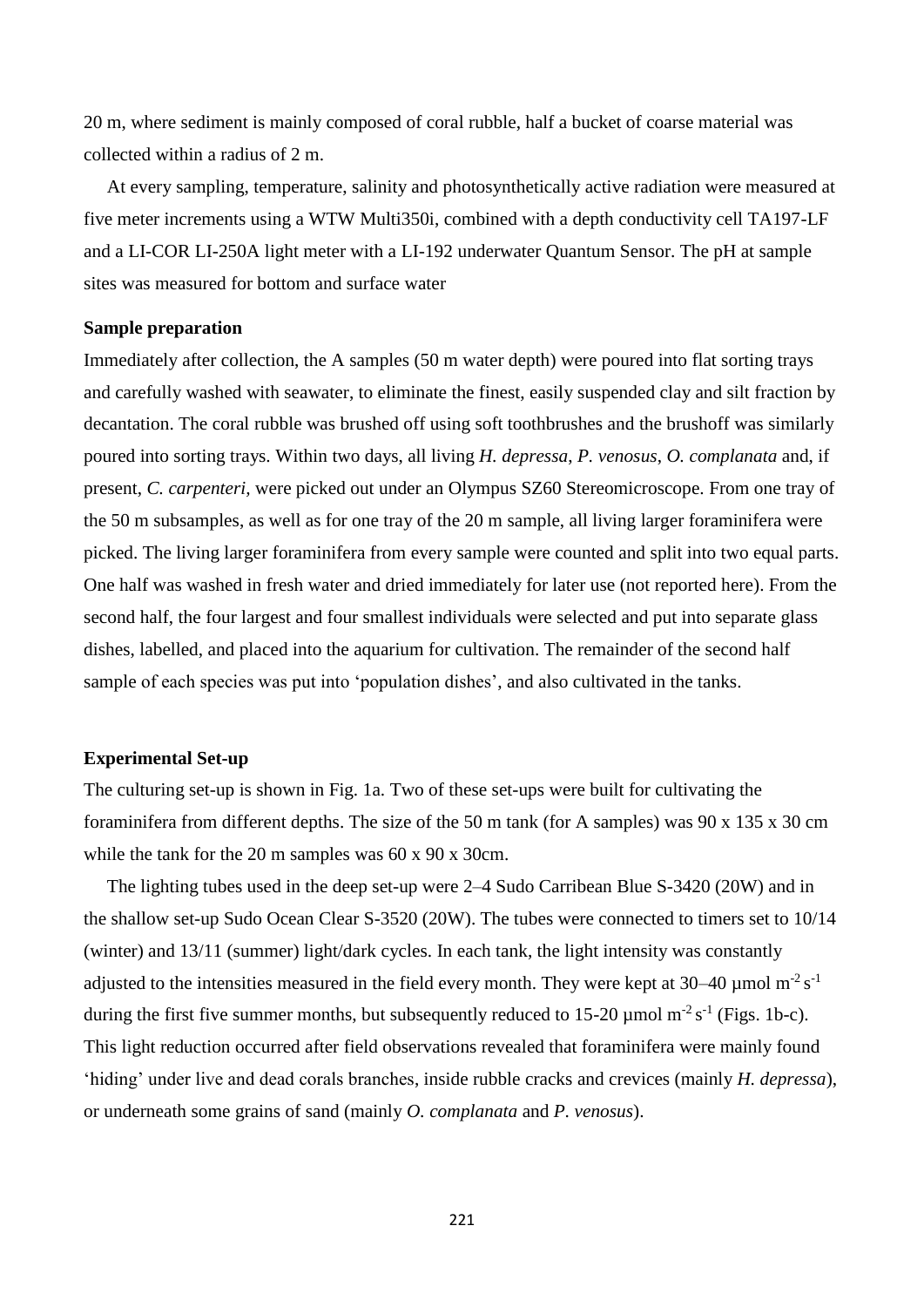To control temperature in both tanks, two separate water coolers (GEX GXC-201X 240W) in combination with three (50m)/2 (20m) Nisso IC Auto Neo Type 180 Heaters were used. Temperatures were adjusted to those measured in the field (Fig 1d-e).

#### **Water-characterization**

The Tropical Biosphere Research Station Sesoko, where the cultivation experiment took place, has seawater readily available, using a pipeline from a depth of  $\sim 10$  m in front of the station on Sesoko Island. In addition to unfiltered seawater, filtered seawater, used for this experiment, is also readily available, produced by the stations' filtering system. This filter system consists of two main parts: a piston to crush larger particles sucked into the piping system and a rapid pressure sand filter. The filtered seawater from the tap was further filtered using an ADVANTEC 10517P52 micro pore filter (5µm and 1µm cartridges). Moreover, commercially available aquarium mini filters using customary filter pads containing active charcoal were inserted to improve water circulation within the tanks, as well as to reduce the amount of dissolved organic compounds.

 A flow-through system, where water was continuously added and drained from the tanks, optimizing water quality, had to be replaced by frequent slow water changes, to enable better temperature control. Water levels where kept at 15 cm in both tanks and checked three times daily to estimate water evaporation/condensation. Temperature, salinity and pH where checked three times per day (Fig. 1f), and the daily water changes adjusted to ensure the most stable conditions possible. On average, 1/3 of the total water volume was changed daily.

#### **Handling of specimens and analysis**

Two individuals of the same species were kept in one Petri dish to reduce the number of dishes in the aquarium while ensuring identification. After 6 months, sieved and sterilized fine sand and coral fragments were added to each Petri dish containing *O. complanata* and *H. depressa*, to enable individuals to hide beneath the sand or the coral to better adjust light absorption: a significant improvement of lifespans and growth rates was registered from this point.

 *Operculina complanata* and, to some extent, *H. depressa* at the beginning of the experiment, tended to be very active within the Petri dishes and eventually escaped (maximum distances of 0.4 m in 6 h for *O. complanata*). Motility was reduced significantly after the introduction of sand and coral fragments into the culturing dishes.

 Foraminifera, climbing the walls of Petri dishes, were set back gently using fine brushes. Every four days, pictures of each specimen were taken to document growth/chamber building. An interval of four days was chosen to avoid disturbing the individuals too often, hence disrupting the chamber building process. When possible, pictures were taken during the dark cycle of the aquarium because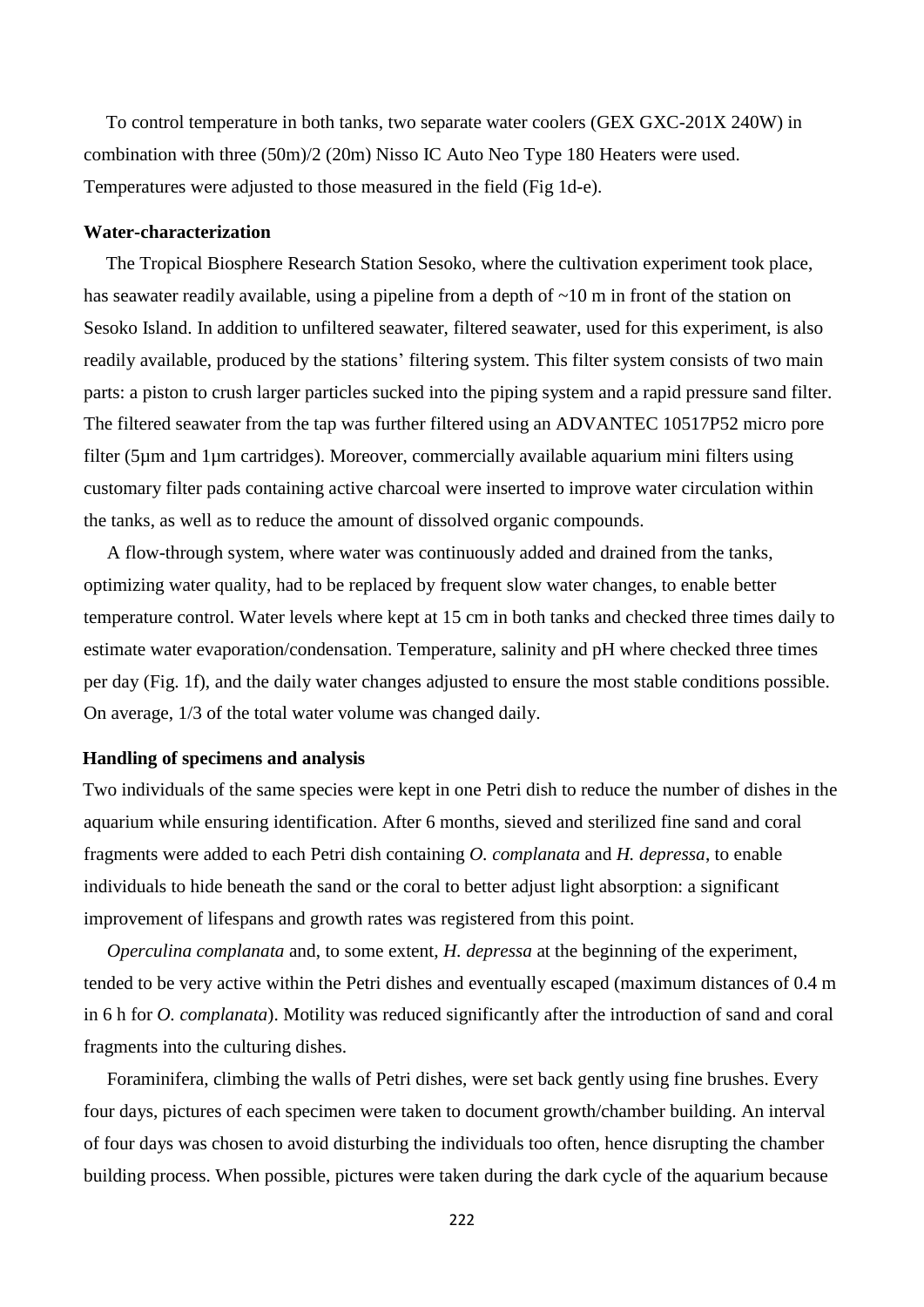the protoplasm was most retracted during the absence of light, noticeable by a clearly paler and patchier colouration during this time (Fig. 2).



Fig.2 Picture of retracted protoplasm during dark cycle (left) vs. expanded during day cycle (right).

# **Results and Discussion**

Success was mixed with respect to collections and survival in culture. Only 26 specimen of *C. carpenteri* were found in 15-month sampling campaign, suggesting that, in the sampling area, their depth distribution lies well below 50 m (Fujita and Kanda 2015). None of the 26 specimens lived longer than 3 months. *Heterostegina depressa* could usually be found hiding (or partially hiding) beneath coral fragments, while O. *complanata* buried itself in the fine sand. For *P. venosus*, no difference in motility or colouration was noted with sand or coral rubble. Fig. 1g shows the life span of all cultivated and studied specimens of *P. venosus* in the tank of specimens from 50 m; similar data were obtained for the other investigated taxa. The average life time in cultures of *O. complanata* was 77 days; 13 individuals lived more than 200 days, three reproduced asexually and one individual produced gametes. Moreover, 14% of 186 individuals were lost by manipulation, while 22% did not survive for more than one month. For *H. depressa* the average survival in culture was 99 days. Nine individuals reproduced asexually, while 12% were lost. *Palaeonummulites venosus* on average survived 117 days in culture, 5 individuals reproduced asexually, and 10% of specimens were lost. *Palaeonummulites venosus* not only had the longest lifespans, but also survived best in culture, while *O. complanata* seemed most vulnerable and bleached the fastest. While no effort was made to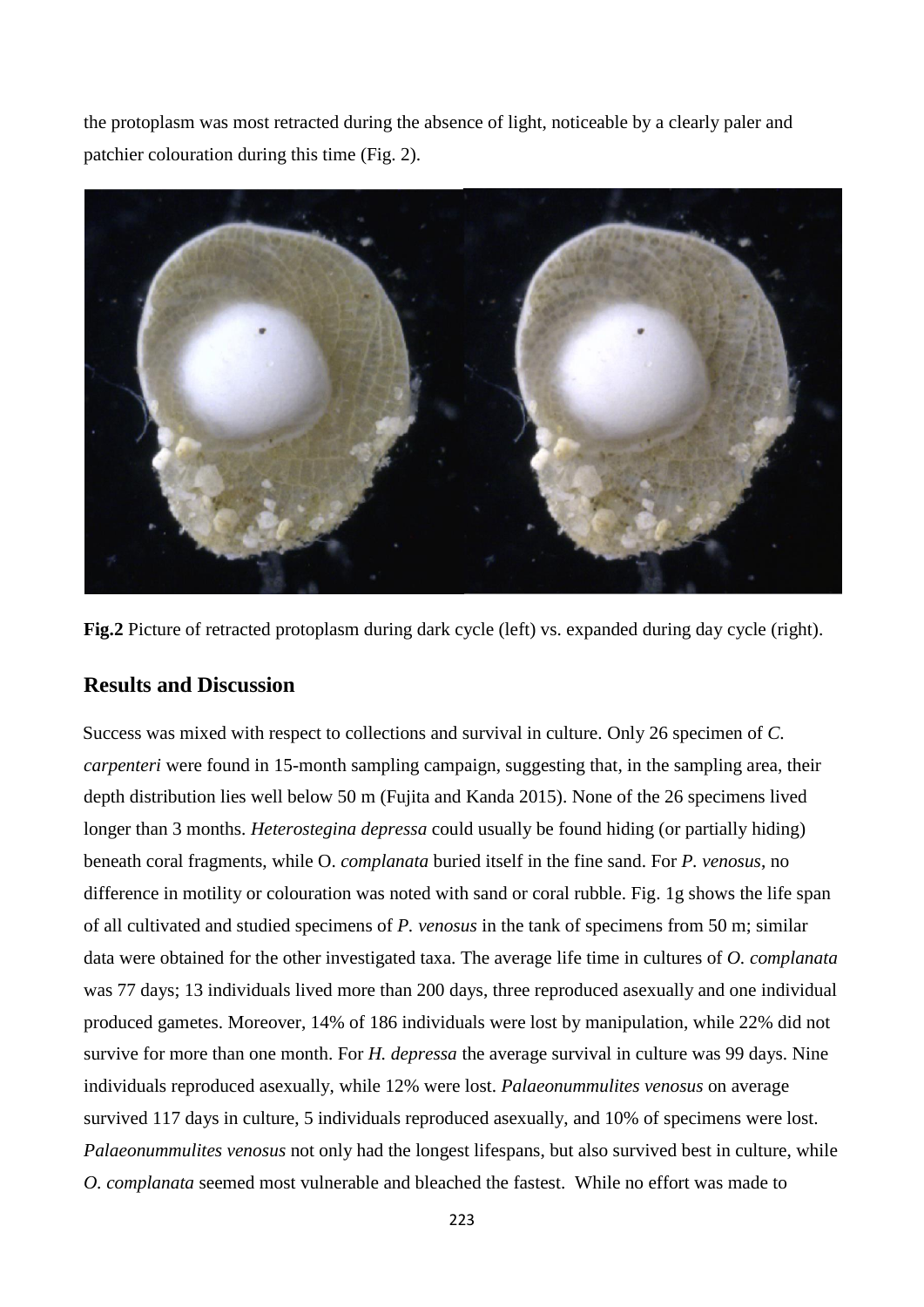semiquanitatively record stages of bleaching, we observed that some specimens showed a continuous decrease in coloration intensity. This bleaching was most pronounced in *C. carpenteri*, followed by *O. complanata*, but hardly occurred in *P. venosus* and only rarely in *H. depressa,* and varied greatly among individuals.

 Remarkable change in individuals usually occurred 1-2 weeks after being placed in the tank. During these first weeks of culturing even larger individuals of all species except *C. carpenteri* could frequently be found to produce an ectoplasmic sheaths, as described by Röttger (1973); this process seemed impaired later. Since the recognisable cause of the death of specimens seemed to be the overgrowth with mostly red or, rarely, green cyanobacteria, mortality due to impaired protection can be assumed. This would also explain why *Palaeonummulites*, with an extremely smooth test surface, was best protected against the settling of cyanobacteria.

 Arnold (1954) described the problems that algae can cause for benthic foraminifera. He and later authors (e.g., Röttger 1972, Krüger et al. 1996, Holzmann et al. 2001) tried to overcome this obstacle by cleaning the foraminifera with fine brushes. In this study, individuals also occasionally had to be cleaned to take pictures and free them from overgrowth. Whenever possible, this was done during the evening hours, as the cleaning procedure can easily destroy very young and not fully calcified chambers, which are usually initiated during the morning hours (Röttger 1972b).

 All asexual reproductions observed during the winter period occurred after a reduction of light intensity (i.e., either the removal of a neon tube or the reduction of light hours), while summer reproductions occurred regardless of any environmental variation. This leads to hypothesis, that, in the investigated species, duration of light and dark cycles, as well as temperature, may be important triggers in the coordination of reproduction.

 The mean pH in both tanks was 8.26, with standard deviations of 0.06 (50 m) and 0.054 (20 m) that can be assumed constant and consistent with measurements in the field.

 Since filtered water has been used for this work, an excess of dissolved organic nutrients in the tank must be assumed due to the excretory products of organisms including large serpulids and bivalves settling within the station's filter system. To avoid clogging due to settling fauna, the system was cleaned once a year. The clean-out revealed the remarkable sizes (some bivalves >20cm) reached in one year due to the constant influx of nutrient-rich water. While flow-through experiments with unfiltered seawater tend to be more costly due to difficulties in temperature regulation, they should always be preferred. Filtered water is recommended for those cases where there is no flow-through, as it avoids algal blooms within the tank system. This inevitably implies changing the chemical and biological composition of the water depending on pore size used, possibly preventing successful long-term cultivation.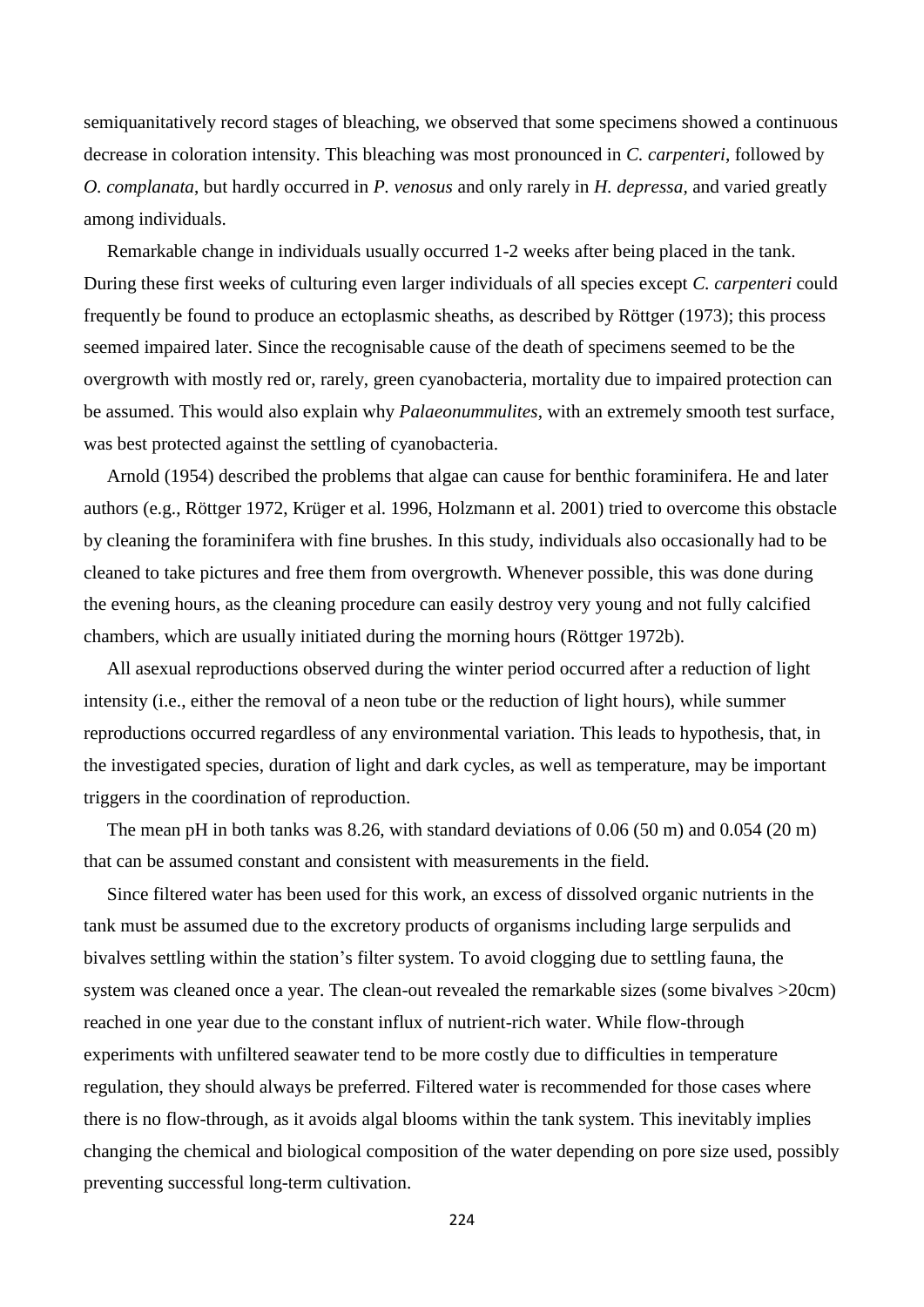While this experiment has given valuable clues and insights about the cultivation of larger benthic foraminifera, further experiments are needed to express the full alternation of generations within an experimental setup. Only then will experimental studies be able to determine boundaries of theoretical niches for the different species. This, in turn, is crucial for a better understanding of the role of competition among species as well as assessing the impacts of rapid changes in many marine environments of coastal areas.

## **Acknowledgements**

We especially would like to thank Kazuhiko Fujita and Ohno Yoshikazu (University of the Ryukuys) for providing equipment and helpful advice, as well as Saki Harii and Fred Sinniger (Tropical Biosphere Center) for their suggestions, help, and support during the time we spent at Sesoko Station. We would also like to express our gratitude to Carles Ferràndez-Cañadell (Barcelona University) for in installing the setup. For boat operation and technical knowledge, we thank Kadena Shohei and Nakano Yoshikatsu (Sesoko Station). The samplings would not have been possible without the professional diving experience of Takeshi Sugiura and the assistance of Claire Pasciarelli, Hector Solatges and Rian Prasetia. This work was funded by the project FWF (Austrian Science Fund) project P26344-B25 "Breakthroughs in growth studies on larger benthic foraminifera"

### **References**

Arnold Z (1945) Culture methods in the study of living foraminifera. J Paleontol 28:404-416

- Alve E, Bernhard JM (1995) vertical migratory response of benthic foraminifera to controlled oxygen concentrations in an experimental mesocosm. Mar Ecol-Prog Ser 116(1-3): 137-52
- Eder W, Briguglio A, Hohenegger J (2016) Growth of *Heterostegina depressa* under natural and laboratory conditions. Mar Micropaleontol 122: 27-43
- Gervais P (1847) Sur un point de la physiologie des foraminiferes. Acad des Sciences (Paris), Comptes rendus 25: 467-468
- Grimm GW, Kemal KS , Ertan T, Kitazato H, Kučera M, Hemleben V, Hemleben C (2007) Diversity of rDNA in Chilostomella: Molecular differentiation patterns and putative hermit types. Mar Micropaleontol 62: 75-90.
- Frontalini F, Coccioni R (2012) The response of benthic foraminiferal assemblages to copper exposure: a pilot mesocosm investigation. J Environ Prot 03: 342–52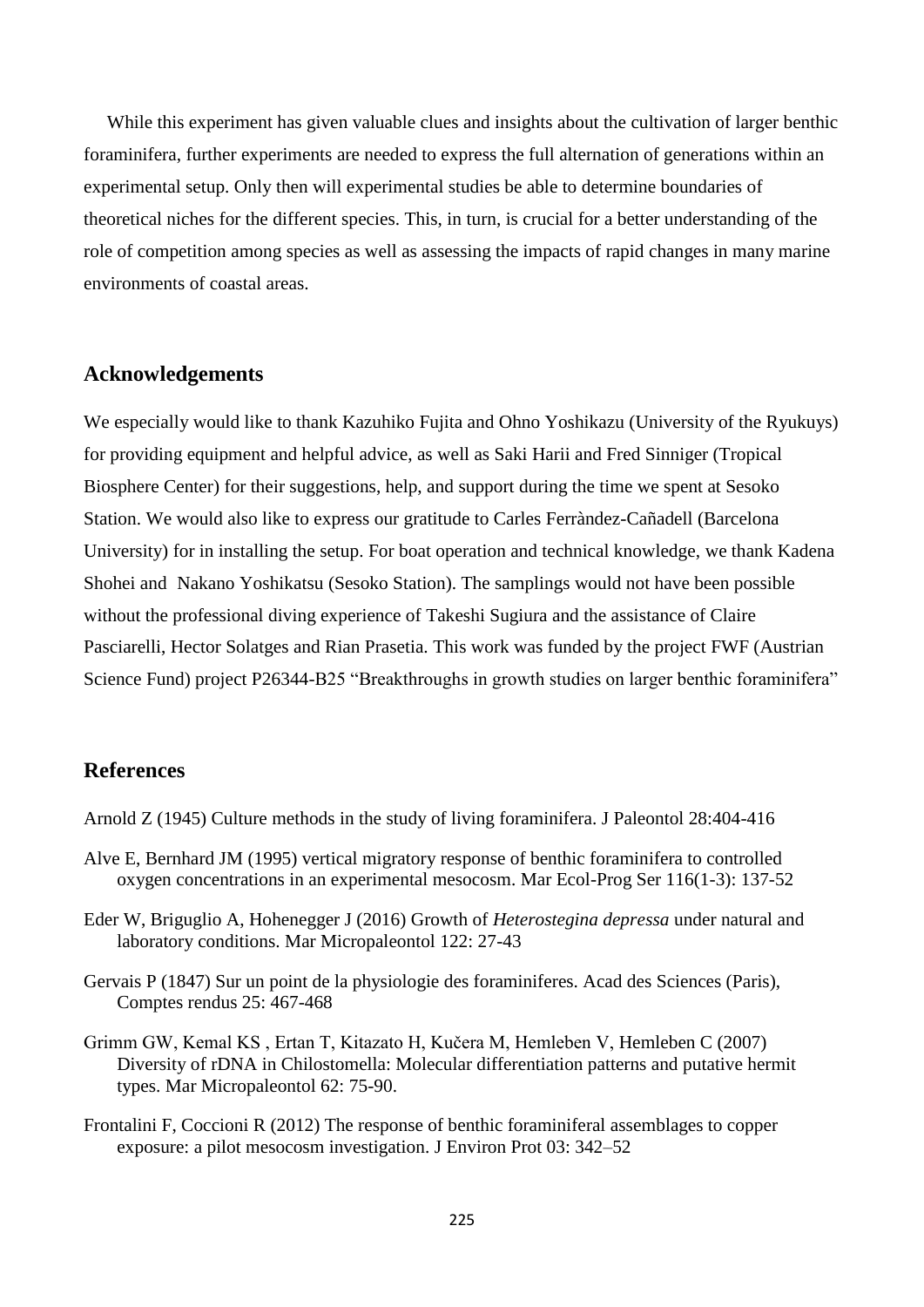- Fujita K et al. (2011) Effects of ocean acidification on calcification of symbiont-bearing reef foraminifers. Biogeosciences 8: 2089-98
- Fujita K, Kanda Y (2015) Effects of light on the largest extant benthic foraminifer, *Cycloclypeus carpenteri*. Geophys Res Abstracts 17: EGU2015-7989
- Hallock P (2012) The FORAM Index revisited:Usefulness, challenges and limitations. Proc Internat Coral Reef Symp, Cairns, Australia http://www.icrs2012.com/proceedings/manuscripts/ICRS2012\_15F\_2.pdf
- Hallock P, Forward LB, Hansen HJ (1986) Environmental influence of test shape in *Amphistegina*. J Foramin Res 16:224-231.
- Haynert K, Schonfeld J, Schiebel R, Wilson B, Thomsen J (2014) Response of benthic foraminifera to ocean acidification in their natural sediment environment : a long-term culturing experiment. Biogeosciences 11: 1581-97
- Hohenegger J, Yordanova E, Nakano Y, Tatzreiter F (1999) Habitats of larger foraminifera on the upper reef slope of Sesoko Island, Okinawa, Japan. Mar Micropaleont 36:109-168
- Hohenegger J, Briguglio A, Eder W (2014) The natural laboratory of algal symbiont-bearing benthic foraminifera: studying individual growth and population dynamics in the sublittoral. In: Kitazato H, Bernhard J (eds) Approaches to Study Living Foraminifera. Springer, Tokyo, pp 13-28
- Langer MR (2008) Assessing the contribution of foraminiferan protists to global ocean carbonate production. J Eukaryot Microbiol 55:163-69
- Lehmann G, Röttger R, Hohenegger J (2006) Life cycle variation including trimorphism in the foraminifer *Trochammina inflata* from north European salt marshes. J Foramin Res 36:279-90
- Linshy VN, Rana SS, Kurtarkar S, Saraswat R, Nigam R (2007) Appraisal of laboratory culture experiments on benthic foraminifera to assess/develop paleoceanographic proxies. Indian J Geomarine Sci 36:301-21
- Molina E, Torres-Silva AI, Coric S, Briguglio A (2016) Integrated biostratigraphy across the Eocene/Oligocene boundary at Noroña, Cuba, and the question of the extinction of orthophragminids. Newsl Stratigr 49:27-40.
- Muller PH (1974) Sediment production and population biology of the benthic foraminifer *Amphistegina madagascariensis*. Limnol Oceanogr 19:802-809.
- Myers EH (1935) The life-history of *Patellina corrugata*. Bulletine of the Scripps Institute for Oceanography, Technical Ser 3:355-392
- Nobes K, Uthicke S, Henderson R (2008) Is light the limiting factor for the distribution of benthic symbiont bearing foraminifera on the Great Barrier Reef? JEMBE 363:48-57
- Prazeres M, Uthicke S, Pandolfi JM (2015) Ocean acidification induces biochemical and morphological changes in the calcification process of large benthic Foraminifera. Proc Royal Soc pp 8–11
- Röttger R (1972) Die Kultur von *Herostegina depressa*. Mar Biol 15:150-59.